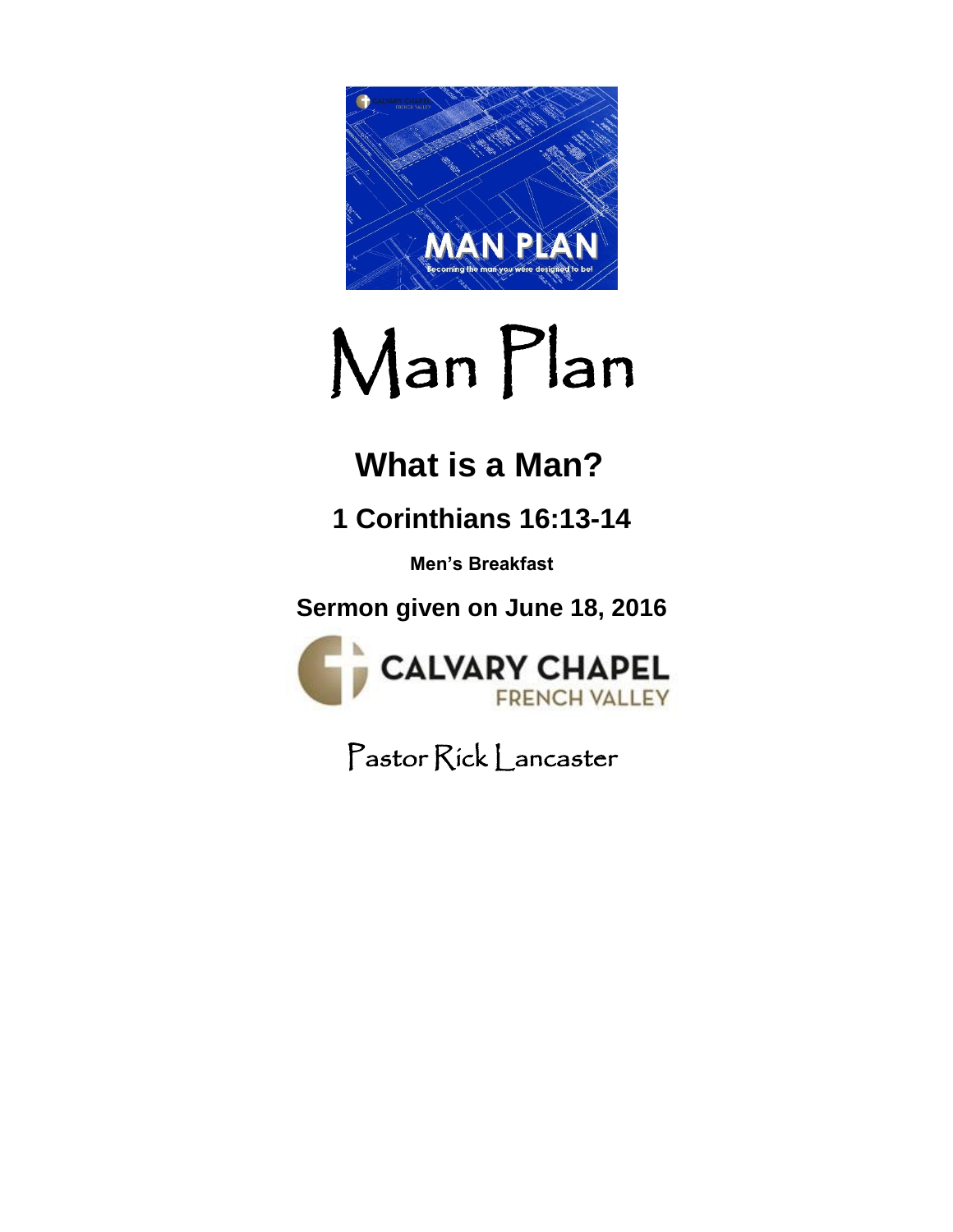#### **What is a Man?**

#### *1 Corinthians 16:13-14*

#### **Opening Comments**

- Today we continue the series: **MAN PLAN: Becoming the man you were designed to be!**
- In the NT book of Galatians the Apostle Paul was inspired to write about how God sees people **Galatians 3:28**

**There is neither Jew nor Greek, there is neither slave nor free, there is neither male nor female; for you are all one in Christ Jesus.**

- Paul is telling us that God doesn't differentiate based on human definitions or gender roles – He treats us all the same
- In our culture today, some would like to do away traditional definitions of what it means to be a man or a woman
- Their justification for this is that traditional gender roles create inequality and discrimination
- As usual, our culture is attacking the wrong problem
- The real problem is the hearts of men and women who are far from God, doing whatever seems good in their own eyes
- Changing definitions and laws will not fix the problem
- In fact, that will make the situation worse
- Instead of bringing peace and order, it will produce pain, suffering, and more chaos
- My heart breaks for the families of those who suffered and died in Orlando
- $\bullet$  But the answer is not gun-control that won't solve the problem

• I read this week of an attack in China, 29 people were killed and over 100 injured by a group of terrorists with knives in a crowded train station

- Car bombings, suicide bombers, they will find a way
- What is needed is men and women turning back to God and living according to His will, ways, and Word

• And I believe that it is God's will that men be men, and women be women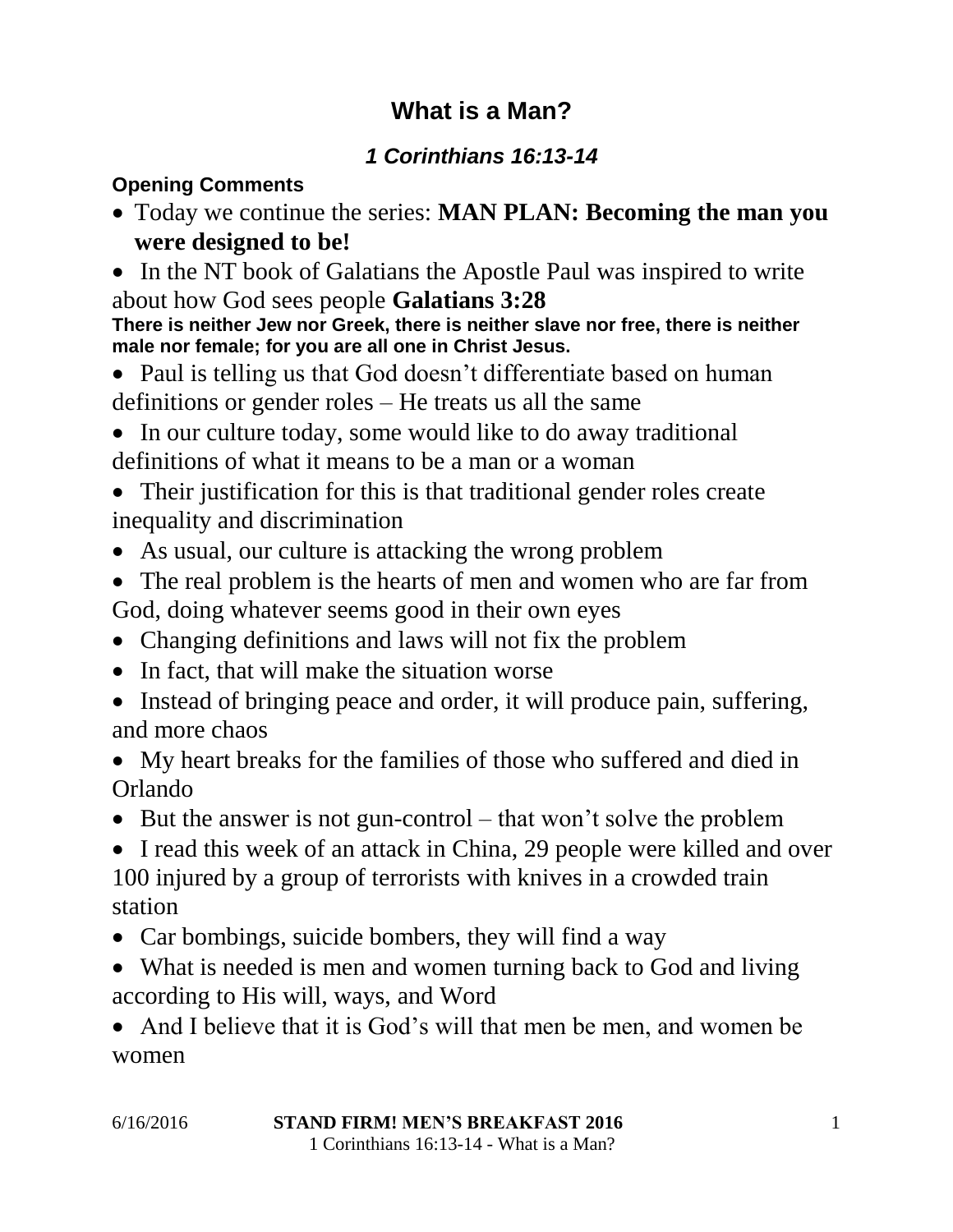Because this is a Men's Breakfast, I am going to try to answer the question, 'What is a Man?'

**Pray**

#### **Teaching**

- **What is a Man?**
- Turn in your Bible to **1 Corinthians 16**
- This is a familiar text to our Men's Ministry
- We did a retreat based on this text in 2013 and our current Men's Ministry logo is based off of it
- Let's go ahead and read it and then I will share some thoughts with you

### **1 Corinthians 16:13-14**

- First, this was not written to men only  $-$  it was written to the church
- So, 'How can I apply it to men?' you might ask
- Because a few chapters earlier Paul wrote**1 Corinthians 11:3 I want you to know that the head of every man is Christ, the head of woman** *is* **man, and the head of Christ** *is* **God.**
- God created this universe with a very particular order  $-$  God  $-$  Christ – man – woman
- God the Father is supreme over the whole universe
- God has appointed Christ to be the head of man that means Christ is responsible for man and is accountable to God for mankind
- God appointed men to be the head of women that means men are responsible for and are accountable to God for the women in their lives
- It is not a matter of dominance or superiority
- It is a matter of shepherding **1 Peter 5:2-4**

**Shepherd the flock of God which is among you, serving as overseers, not by compulsion but willingly, not for dishonest gain but eagerly; nor as being lords over those entrusted to you, but being examples to the flock; and when the Chief Shepherd appears, you will receive the crown of glory that does not fade away.**

- I believe as a husband and father that God has entrusted a small portion of His flock into my care
- And because that is true, I need to take the initiative and lead that flock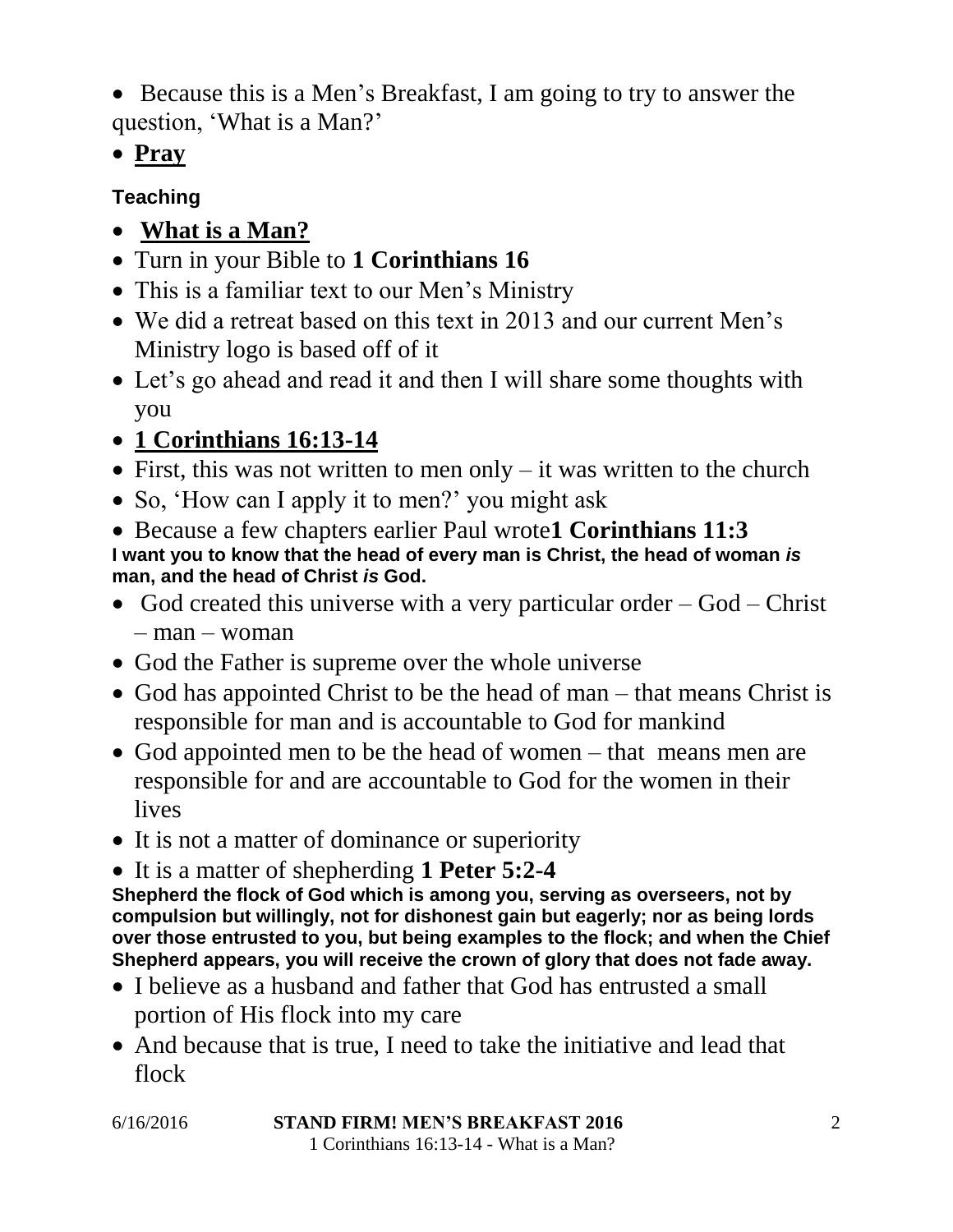- What is a man? He is a man who takes his role as shepherd seriously, knowing that he will stand before Jesus someday and give an accounting for the flock of God that was entrusted to him
- That is a general philosophical and spiritual definition
- Let's look at some of the practical things that define a man
- Let's read our text again
- **1 Corinthians 16:13-14**
- In verse 13 Paul gives us four very brief exhortations, and in verse 14 one overarching command
- I am going to depict this graphically with a series of overlapping circles
- The first one is **Watch**
- A man keeps watch over the flock of God entrusted to him
- What are we watching for **1 Peter 5:8**

#### **Be sober, be vigilant; because your adversary the devil walks about like a roaring lion, seeking whom he may devour.**

- A man takes the threats of this world seriously and is being vigilant to keep watch for the attacks of our enemy
- A practical way this happens in my life is in my relationships
- Some kind of tension will develop between Kelly and  $I$  maybe even working into an argument
- If I am watching, being vigilant, I know that it is an attack from the enemy of our soul, the devil
- Kelly, or your wife, or children, or any other person is not the enemy
- And instead of attacking Kelly I need to direct my actions toward my true enemy **James 4:7-8**

**Therefore submit to God. Resist the devil and he will flee from you. Draw near to God and He will draw near to you. Cleanse** *your* **hands,** *you* **sinners; and purify**  *your* **hearts,** *you* **double-minded.**

- Don't fight and argue with people, submit to God and resist the devil
- If I am watching and one of these attacks comes, I pause and let Kelly know we are under attack and ask her to pray with me against the attack
- A man is watching over his life and flock
- The second trait of a man is **Stand Fast**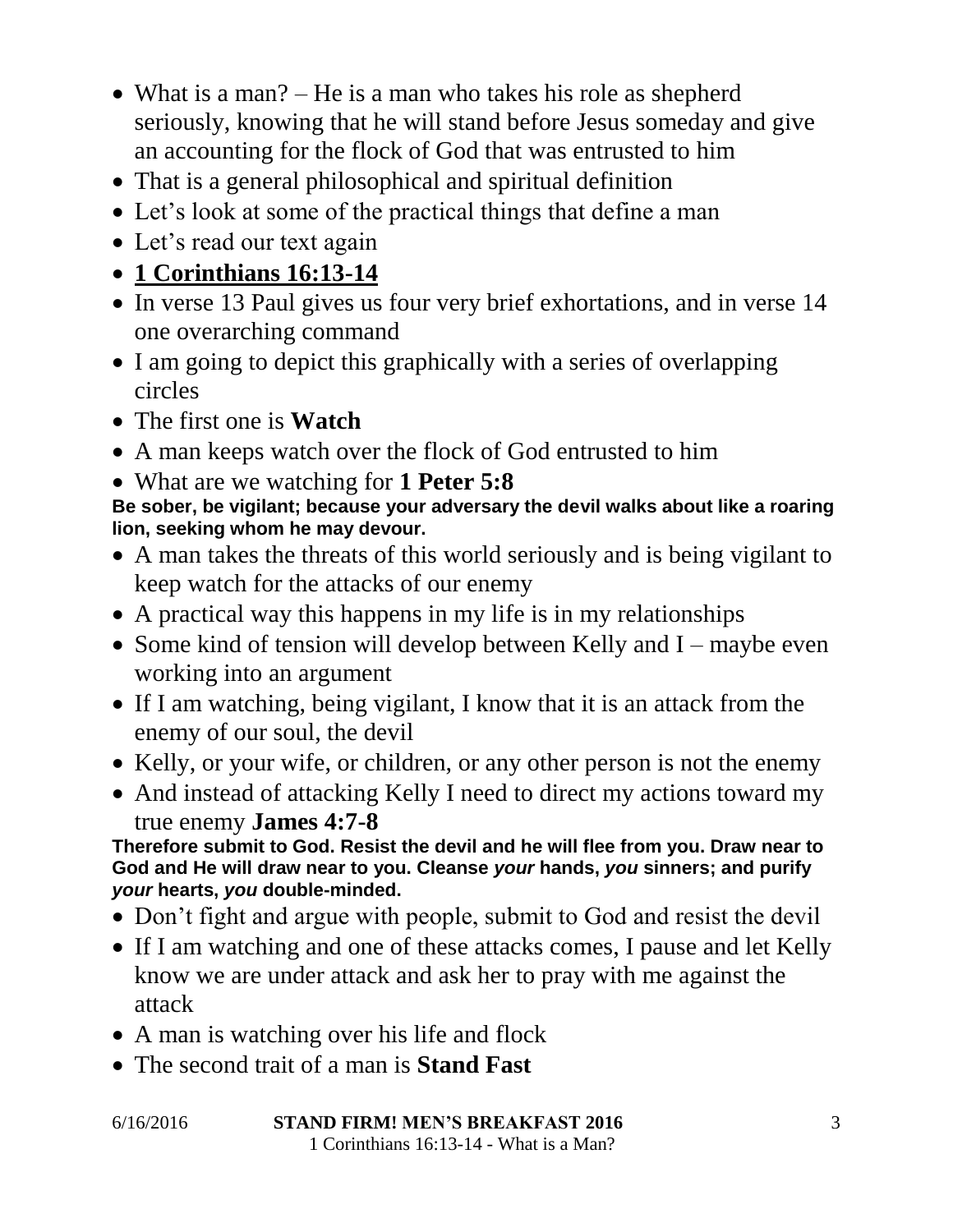- This is a man who has planted his feet and is not going to be moved by this world or the things of this world or the circumstances of this life
- For him to do that he must be standing on something firm **Luke 6:46- 49**

**But why do you call Me 'Lord, Lord,' and not do the things which I say? Whoever comes to Me, and hears My sayings and does them, I will show you whom he is like: He is like a man building a house, who dug deep and laid the foundation on the rock. And when the flood arose, the stream beat vehemently against that house, and could not shake it, for it was founded on the rock. But he who heard and did nothing is like a man who built a house on the earth without a foundation, against which the stream beat vehemently; and immediately it fell. And the ruin of that house was great.**

- A man is standing on the Word of God
- The things of this world are shifting sands
- Part of shepherding the flock is making sure it is well fed
- I make sure my family is regularly in church and Bible studies
- I make sure my wife is being fed from the Word, either in her own quiet time or together
- Because of changes in our household, I recently rearranged my schedule so that I would be home in the morning when Kelly reads her Bible, and I read mine at the same time
- Regularly we talk about what we are reading
- And part of my responsibility to her is to know the Word well enough to make sure she understands what she is reading
- And then it is my responsibility to manage how the family responds to the different influences of life
- That when the storms of life come, I stand fast upon the promises of God and help my family to do the same thing
- A man is watching and standing fast
- The third attribute of a man is **Brave**
- I once watched a video about what you should do in an active shooter situation like what happened in Orlando
- The speaker said there are three recommended actions
- First escape and lead others to safety away from the attackers
- Second If you can't escape, Hide from the attackers in a safe and secure location where the attackers can't get to you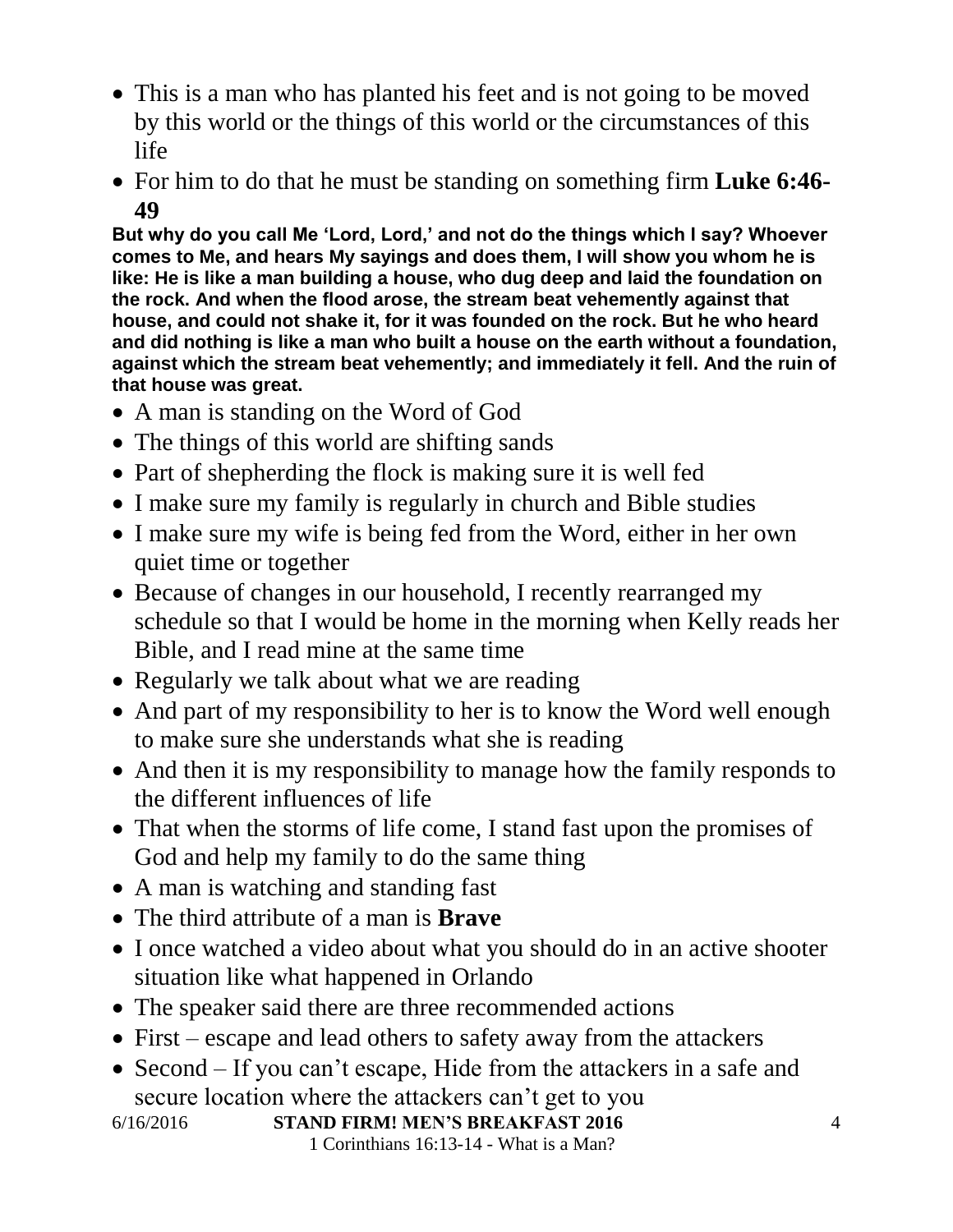- Third If you can't escape or hide, fight back it is better to fight back and possibly overpower the attacker than to do nothing and be killed
- Most women would naturally think of the first two options, but most men would imagine themselves in scenario three
- But a real man is not just brave when the bullets are flying
- He is brave when the world threatens to invade his home
- It takes courage to tell your wife that giving to God when the finances are tight is the right thing to do
- It takes courage to tell your teenager that certain friends are not good for them – that certain activities are not permitted
- It takes courage to tell your family that certain kinds of entertainment are not good for your soul
- Or, in the workplace, letting your boss know that you will not do something they have asked you do to that is ethically or morally wrong
- Doing the right thing is always the right thing to do, but sometimes it takes courage to do it **Deuteronomy 31:6**

**Be strong and of good courage, do not fear nor be afraid of them; for the LORD your God, He** *is* **the One who goes with you. He will not leave you nor forsake you.**

- When he knows the right thing to do, a man has the courage in God to do it
- A man is watching, standing fast, and is brave
- The fourth attitude of a man is **Strong**
- While it is true that most men are stronger than the women in their lives, this is not the strength that men should be known for
- What the flock of God entrusted to you really needs is strength of character – they need us to be strong in integrity
- There should be no hypocrisy or double-standards
- We should be men of our word we say what we are going to do and then we do what we said
- We should be examples of godliness to all those around us
- Paul told Timothy that **1 Timothy 4:12**

**Be an example to the believers in word, in conduct, in love, in spirit, in faith, in purity.**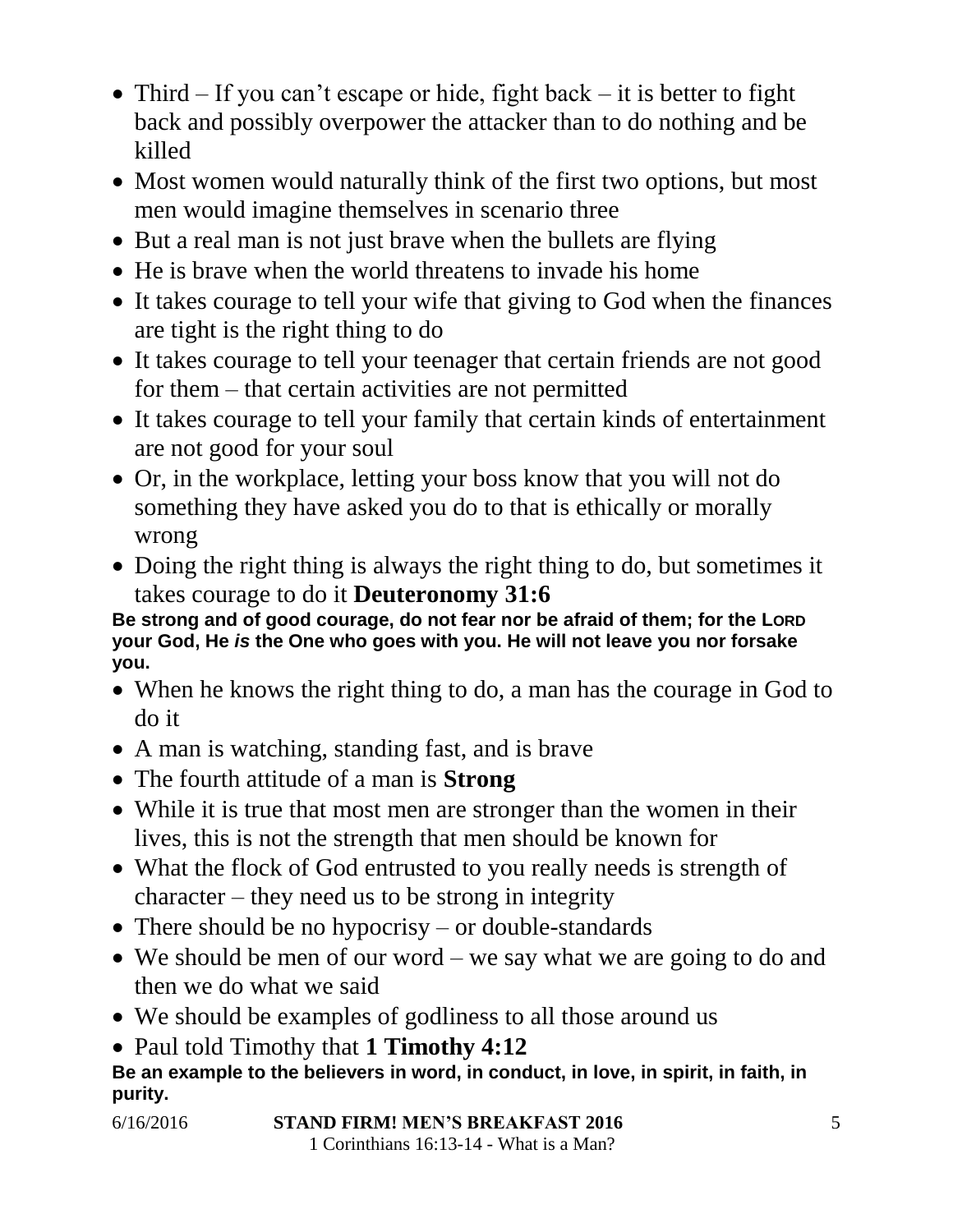- Let's be physically strong for those we are called to shepherd, but what they really need is a man of strong character and integrity
- That strength also needs to show up emotionally
- It is not unmanly to allow our emotions out but a man is in control of his emotions
- A man is watching, standing fast, is brave and strong
- We will wrap up with one overriding command
- **1 Corinthians 16:14**
- The underlying principle behind all we do should be love
- Love first for God **Deuteronomy 6:5**

**You shall love the LORD your God with all your heart, with all your soul, and with all your strength.**

 And at the same time – love one another **John 13:34-35 A new commandment I give to you, that you love one another; as I have loved you, that you also love one another. By this all will know that you are My disciples, if you have love for one another.**

- A man loves and he shows love
- Men, in the image here you see each circle overlapping into the other circles, and all of them are encompassed by the heart
- To be real men, real shepherds of the flock of God entrusted to you
- Men who have no fear of standing before God to give an accounting for how we cared for the flock He entrusted to us
- Then we are going to be working on each of these circles
- Be watchful over the flock and be vigilant to watch for the attacks of the enemy
- Stand firm upon the absolute truth of Scripture and help others to do the same
- Develop the courage to do what is right, no matter what the consequences might be, or from whom those consequences might come
- Build the strength of character and integrity that can withstand the severest attacks of this world or the enemy of our souls
- And use that strength to protect those entrusted to your care
- And above all, learn to love with your whole heart, soul, mind, and strength